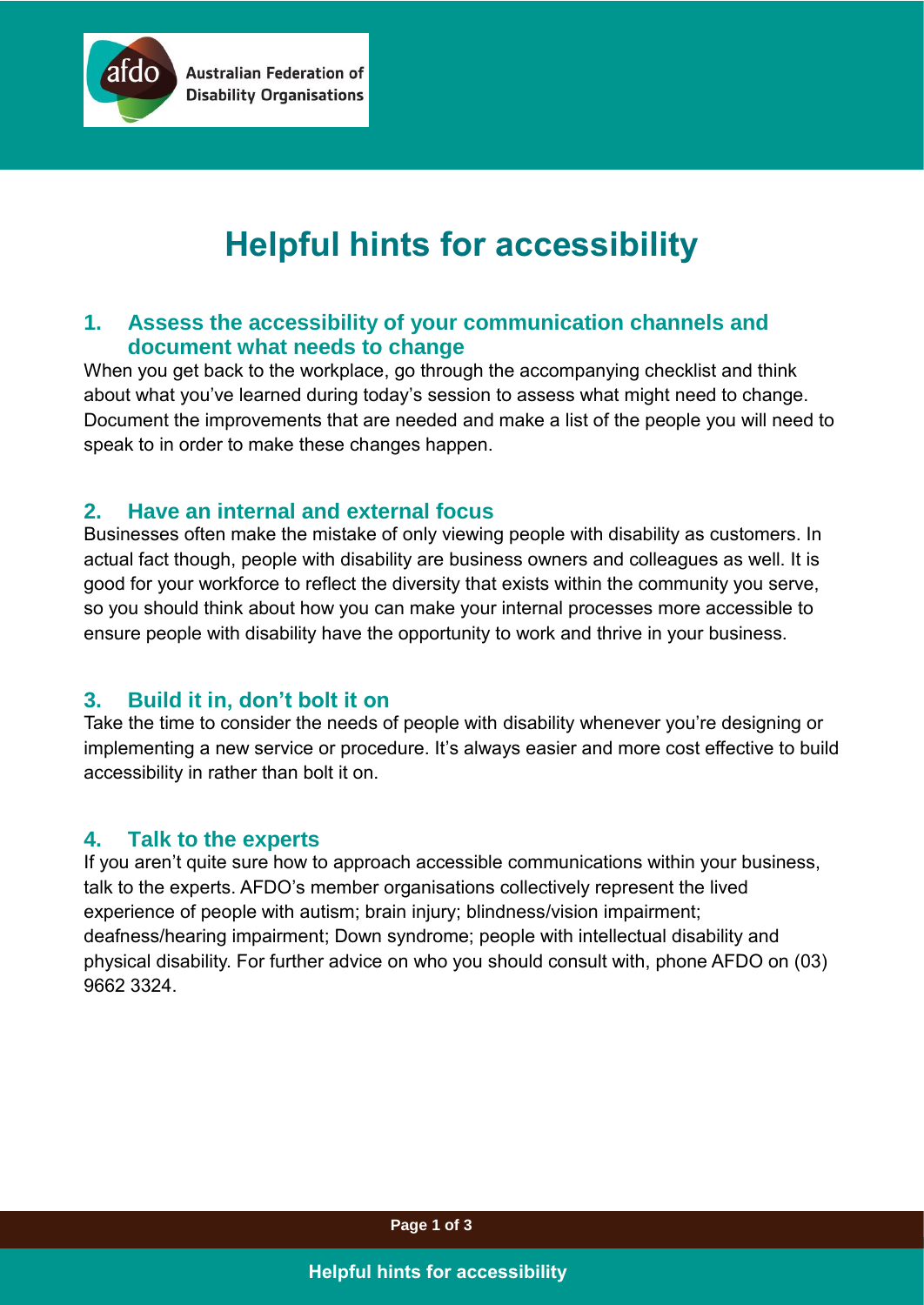#### **5. Recognize people with disability as experts in their own lives**

No two people with disability are the same, and everyone's experience is slightly different. You should never assume you know what will be needed by a person with disability in a particular situation and should treat each customer with dignity and respect. Take the time to talk to people about their needs and don't simply dismiss them all together based on what you assume they might need and how difficult you think it might be to implement.

#### **6. Ensure everyone is on the same page**

In order for your accessible communications channels to be effective, it is important for all staff to be on the same page; particularly those working in front-facing roles. You can help to imbed accessibility across your business by:

- Adopting internal policies and procedures that deal with matters of accessibility
- Ensuring your commitment to accessibility is covered in all staff induction and training processes
- Ensuring that all relevant information on this topic is readily available for staff to access when needed
- Regularly discussing disability access at staff meetings

# **7. Promote what you have to offer**

You might like to consider:

- placing a statement about accessibility in your email signature
- Ensuring the accessibility measures you have put in place are clearly communicated on your website, and in any printed materials you have available
- including information about accessibility features in your pre-recorded phone messages.

# **8. Spread the word**

Keep Visitor Information Centres and your Regional Tourism Board up to date on what you are doing to make your services more accessible. You could also think about promoting your commitment to accessibility through the accessible Victoria website. The website includes information on accessible accommodation, activities and attractions across Victoria.

**Page 2 of 3**